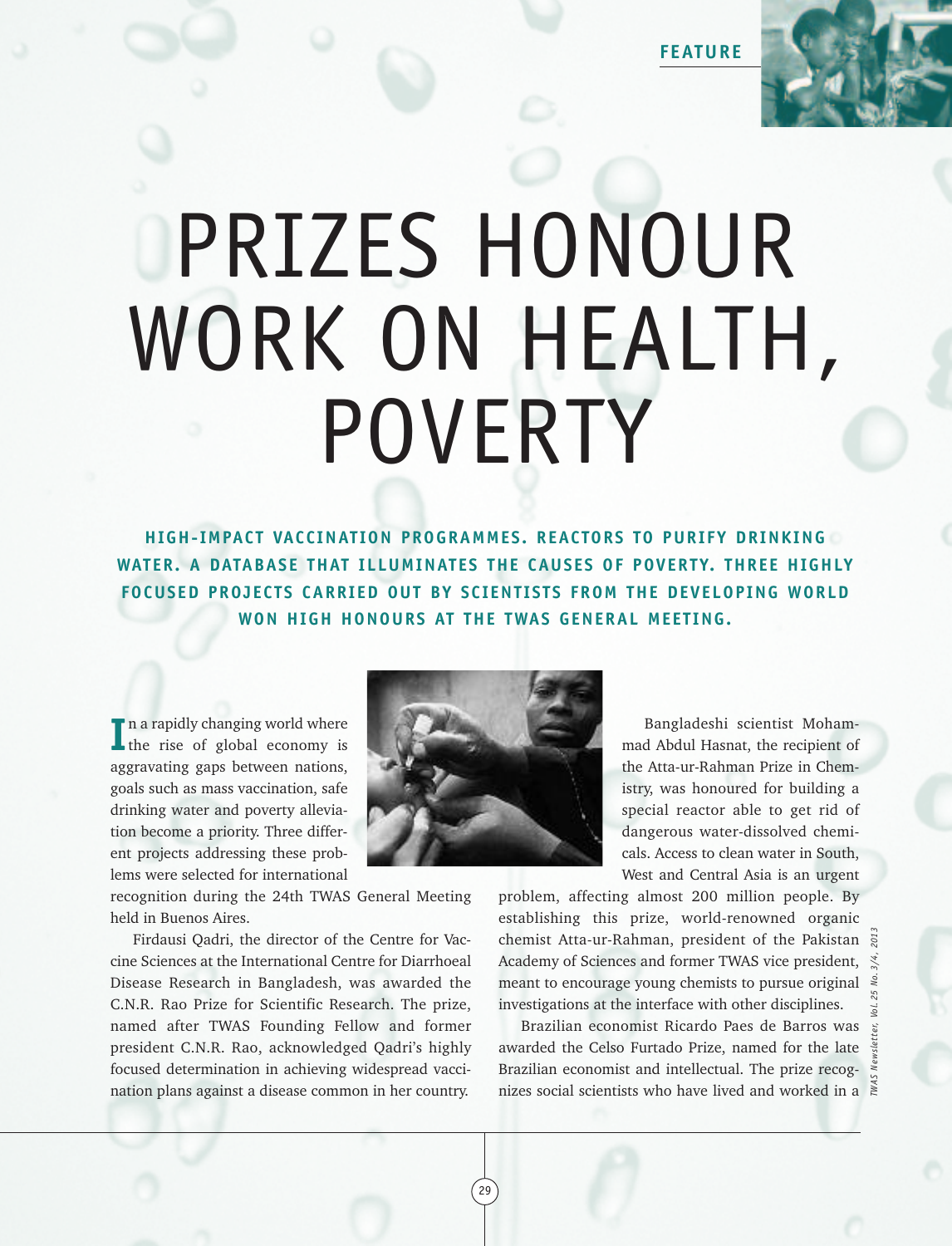developing country for at least ten years. It was assigned to Paes de Barros for his efforts to illuminate and alleviate poverty and inequality in Brazil, and for his advocacy of the need to refine public policies to address these two conditions more efficiently.

## **QADRI: VACCINES FOR ALL**

Qadri, the Rao Prize winner, has devoted more than 25 years of her career to the study of infectious diseases. Her passion and knowledge of the immunological basis of infections have led her to identify factors that affect children's response to oral vaccines, especially in developing countries.

"Nutrition and inadequate

hygienic measures promote enhanced susceptibility to infectious disease", she explains. "Toxin-producing strains of *Escherichia coli*, a bacterium whose healthy cousins live in our guts, and other dangerous pathogens such as *Vibrio cholerae* represent a major burden in Bangladesh, especially for children. That's why it is urgent to devise new diagnostics and innovative therapies. But it is likewise important that we make better use of existing drugs."

By working in close collaboration with international organizations and merging disciplines such as immunology, genomics and proteomics, Qadri has collected data that prompted her to actively advocate mass vaccinations against cholera and typhoid fever.

"Every year between 100,000 and 300,000 people die of *E. coli*-associated diarrhoea, and 100,000 of cholera worldwide", she said in a recent interview.

Qadri, who sits in international councils such as the Bangladesh Academy of Science, the Infectious Disease Society of America and on the advisory panel of the World Health Organization, is the promoter and coordinator of the project 'Introduction of Cholera Vaccine in Bangladesh'. The project is funded by the Bill and Melinda Gates Foundation and advocates the introduction of a low-cost oral vaccine.

Her scientific contributions to the clarification of



*Bangladeshi chemist Mohammad Abdul Hasnat (centre) accepts the Atta-ur-Rahman Prize in Chemistry at the 2013 TWAS General Meeting. Facing page: C.N.R. Rao Prize winner Firdausi Qadri discusses her work. Far right: Bai, Qadri, Barañao and Salvarezza. (Photo: Roque Silles)*

the dynamics of such enteric infections as those caused by *Vibrio cholerae*, *Helicobacter pylori* and *Salmonella typhi* are internationally acknowledged. Her past honours include the Gold Medal from the Bangladesh Academy of Sciences, in 2008, and the *Institut de France*'s and Rodolphe Mérieux Foundation 'Grand Prize' in 2012.

## **HASNAT: PURIFYING H<sub>2</sub>O**

30

A chemist by training and by passion, Hasnat won the Atta-ur-Rahman Prize in Chemistry for building an innovative reactor to remove nitrates from drinking water.

In the last 200 years, human activities have unbalanced the natural nitrogen equilibrium existing between air, soil and water. Massive atmospheric release of nitrogen has caused this element to accumulate in water through precipitation. Water pollution by nitrogen compounds may cause the 'Blue Baby Syndrome' triggered by the conversion of nitrates into nitrites by an infant's digestive system.

"This chemical reaction is particularly dangerous", explains Hasnat, "because nitrites then react with blood haemoglobin turning it into methaemoglobin" with the effect that the blood is "no longer able to carry oxygen."

*TWAS Newsletter, Vol. 25 No. 3/4, 2013* 201  $3/4,$ ζó. iol. **TWAS**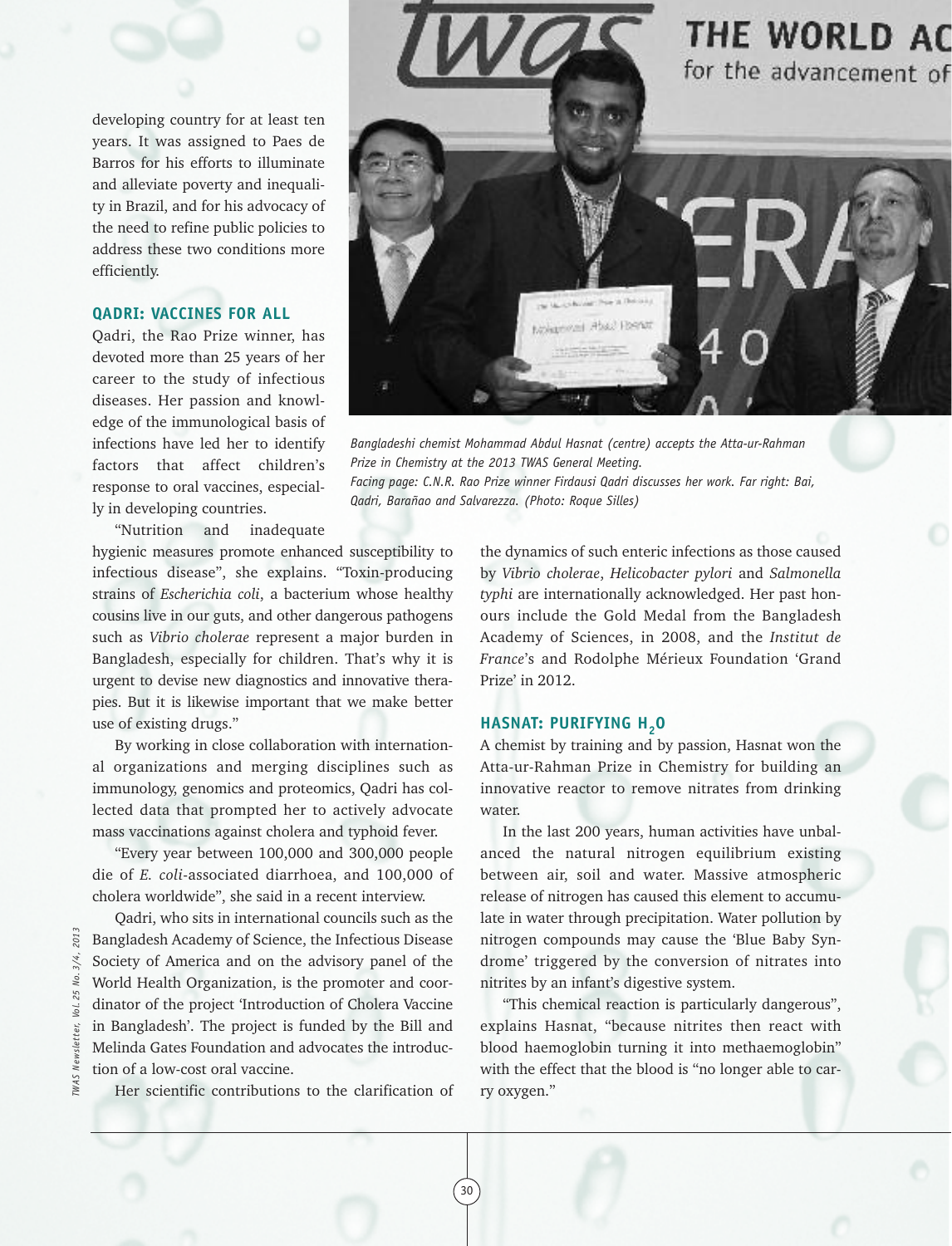He has created a reactor to purify polluted water by exploiting an electrochemical reaction that makes nitrates flow towards absorbing membranes. This process, ultimately, removes the noxious substances from the water.

"The reaction is quite selective towards nitrates", he explained, "as it leaves in place other minerals that are useful for the human body."

Hasnat carried out his first investigations at the University of Dhaka, Bangladesh, from 1997 to 1999, and soon became an expert in chemical reactions called catalysis, where specific substances, or catalysts, are used to increase the speed of the chemical reaction.

The Atta-ur-Rahman Prize, with an award of USD5,000, is the latest in a series of scholarships and honours Hasnat has received since 1984. Along with his lab work, Hasnat is also a busy mentor. To date, he has supervised 15 PhD students, helping them to publish in peer-reviewed journals.

## **PAES DE BARROS: OPPONENT OF INEQUALITY**

Extreme poverty and a lack of opportunities limit the lives of people in Latin America and throughout the developing world. And in some conditions, they can undermine the strength of a democratic political system.



Urged by professional curiosity, he has spent some time abroad, carrying out research at the Indian Institute of Technology in Madras (2001) before moving to

Japan's Kumamoto University (from 2006 to 2009), where he earned a PhD working on the optimization of reactions aimed at nitrate reduction. Then he spent time at Leiden University in the Netherlands before moving to Professor Norita Mohamed's lab at *Universiti Sains Malaysia* in Penang

in 2011 to investigate metal recovery from waste.

His latest interest is new sensors which he is trying to build after acquiring expertise as a visiting fellow at the University of Bath in the United Kingdom.

Ricardo Paes de Barros, the secretary of strategic actions at the Secretariat of Strategic Affairs of the Presidency of the Republic in Brasilia, Brazil, has been

*In a rapidly changing world, mass vaccination, safe drinking water and poverty alleviation are a priority.*

trying to address inequality for decades, with a special attention to the situation in his home country.

For his careful and passionate studies and for his achievements, Paes de Barros has been selected as the first-ever winner of the Celso Furtado Prize in Social Sciences. TWAS established the prize in 2012

to honour the late Brazilian economist Celso Furtado who had committed himself to help poor people in South America and to promote economic strategies to sustain and advance "peripheral economies".

*TWAS Newsletter, Vol. 25 No. 3/4, 2013* TWAS

31